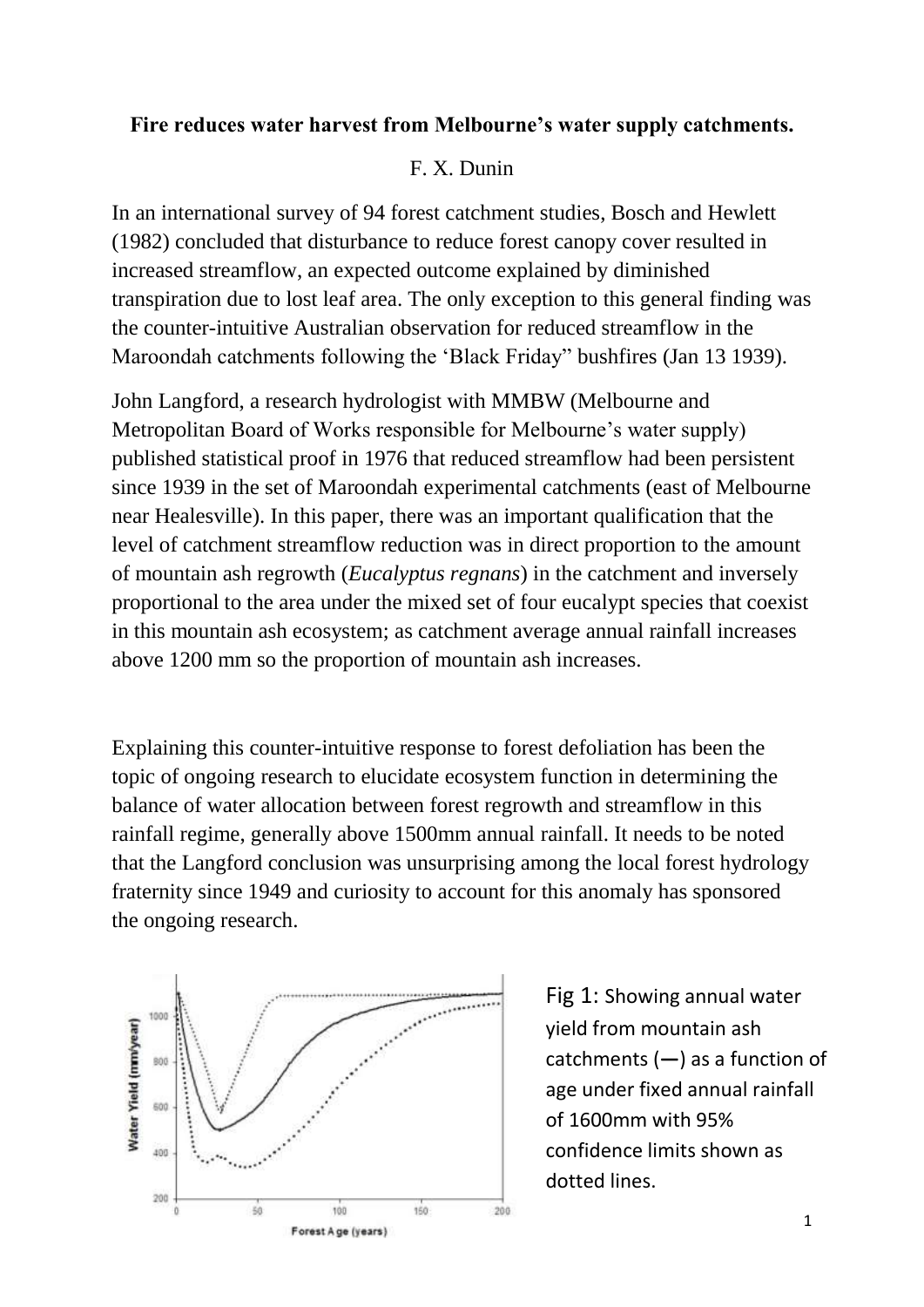George Kuczera (1987), a MMBW colleague, published a time series of streamflow to indicate reduction since 1939 in the Maroondah region for catchments of even age mountain ash. This series is then taken to indicate the effect of forest age, with peak depression of streamflow in 1966 (27 years after fire as shown in Fig 1) after which there is an asymptotic progression towards pre-1939 levels with restoration in the streamflow regime suggested for 2090. This time series implies a succession in forest function of the fire sensitive ash ecosystem with maximum resource use rate at 27 years post fire devastation after which progression towards maturity is marked by declining rates of water consumption.

In parallel with these studies in stochastic hydrology, Peter Attiwill (Attiwill, 1994) and David Connor (Connor et al., 1977) directed University study in ecophysiology to understand dynamics of control of resource use (water and carbon dioxide), thereby affording an account of the physical factors implicated in the age effects on water use by ash forest. The CRC on Catchment Hydrology entered in the 80's to become an integrating force in developing the scientific understanding of this unique response to fire as long term depression of streamflow (Rob Vertessey et al., 1998).

Research outcomes of studies into the unexpected response as streamflow reduction are summarised:

- Soil structure of the krasnozem soils at Maroondah remains stable under intense heat of  $> 300^{\circ}$ C but emerges with greater permeability. Infiltration capacity is preserved even in the absence of forest vegetation to ensure that the mode of outflow generation comprised essentially of subsurface flow remains unperturbed between the forest and burnt states (Fred Craig, PhD thesis, Forestry School, Melbourne University).
- Langford's association of streamflow depression with ash regrowth implies that mode of regeneration confers distinctive patterns of water use. In the case of the fire sensitive ash species, regrowth occurs only from the seedling stage to use water at rates enhanced relative to pre-1939 mature forest and also enhanced relative to the corresponding regrowth stages of the mixed set of coexisting eucalypts whose regrowth is characteristically through canopy sprouting and lignotubers.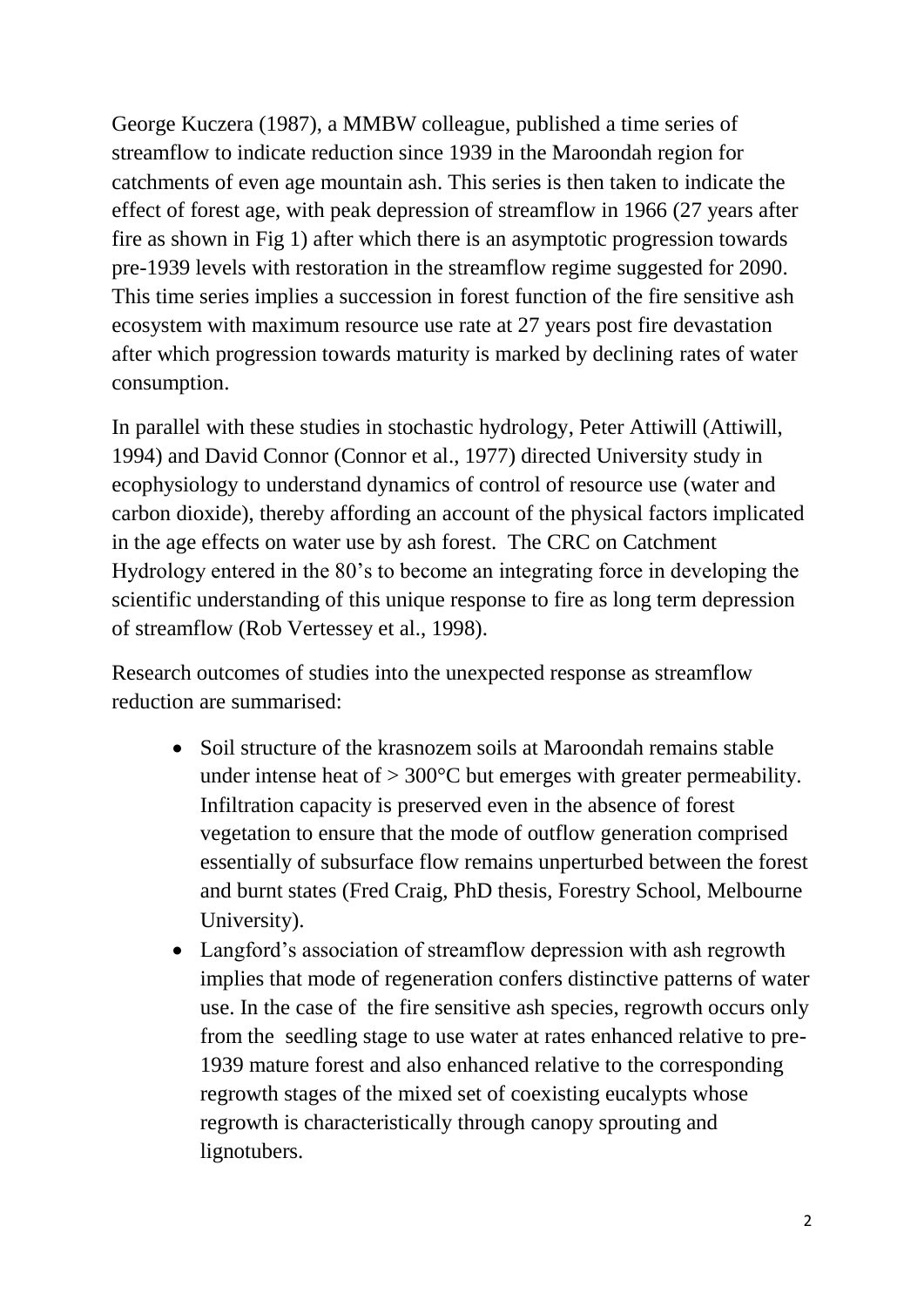- The Kuczera time series has been derived from streamflow data, subject to scaling adjustments for the proportion of ash regrowth within the catchment and also for variability in annual rainfall. This statistically contrived sequence in representing age effects on ash forest implies that the dynamic control of water use by the forest vegetation undergoes a shift in character from parsimony to profligacy before reverting back to parsimony. However, before pursuing analysis to elucidate factors implicated in the ageing process, checks for physical relevance of the statistically derived series need to be applied. Ceiling water use of 1100 mm/year can be justified for a 25 year old stand of mountain ash having full canopy cover, using Met Bureau information at Ferny Creek. Radiation data at this site provide an estimate of the upper limit of evapotranspiration as 780 mm/year – evapotranspiration represents the cumulative total of soil water extraction for that fraction of the year when the canopy is non-wetted. An interception loss component of 320 mm/year (wetted condition of the canopy) is added to evapotranspiration for an annual water use of 1100mm – Mike Feller (1981) suggests that interception loss from eucalypt forests can be 20% of annual rainfall of 1600mm. The parsimonious state, being the pre-1939 mature forest with partial canopy cover, has an implied annual water use of 600mm. Our independent determination invokes an evapotranspiration component as half the ceiling rate (390mm) for mature forest plus interception loss component as 240 mm – rated as 15% of annual rainfall due to lesser upper canopy cover. With confirmed values for the extremes of water use between 600 and 1100 mm/year, we can proceed with analysis to account for water relations of ash regrowth across three distinct stages of ecological succession.
- The early phase of declining streamflow over 27 years has been characterised with an average annual growth rate as 15 tonne/ha/year standing dry matter that is expressed as an annual height increment at pole stage of 1.25 m/year (Attiwill 1979; Langford & O'Shaughnessy, 1977). Solar radiation annual input of  $4500 \text{ MJ/m}^2$  is required along with a transpiration soil water uptake of 600mm/year to support growth rate of the ash forest over the initial phase of establishment of  $\sim$ 25 years.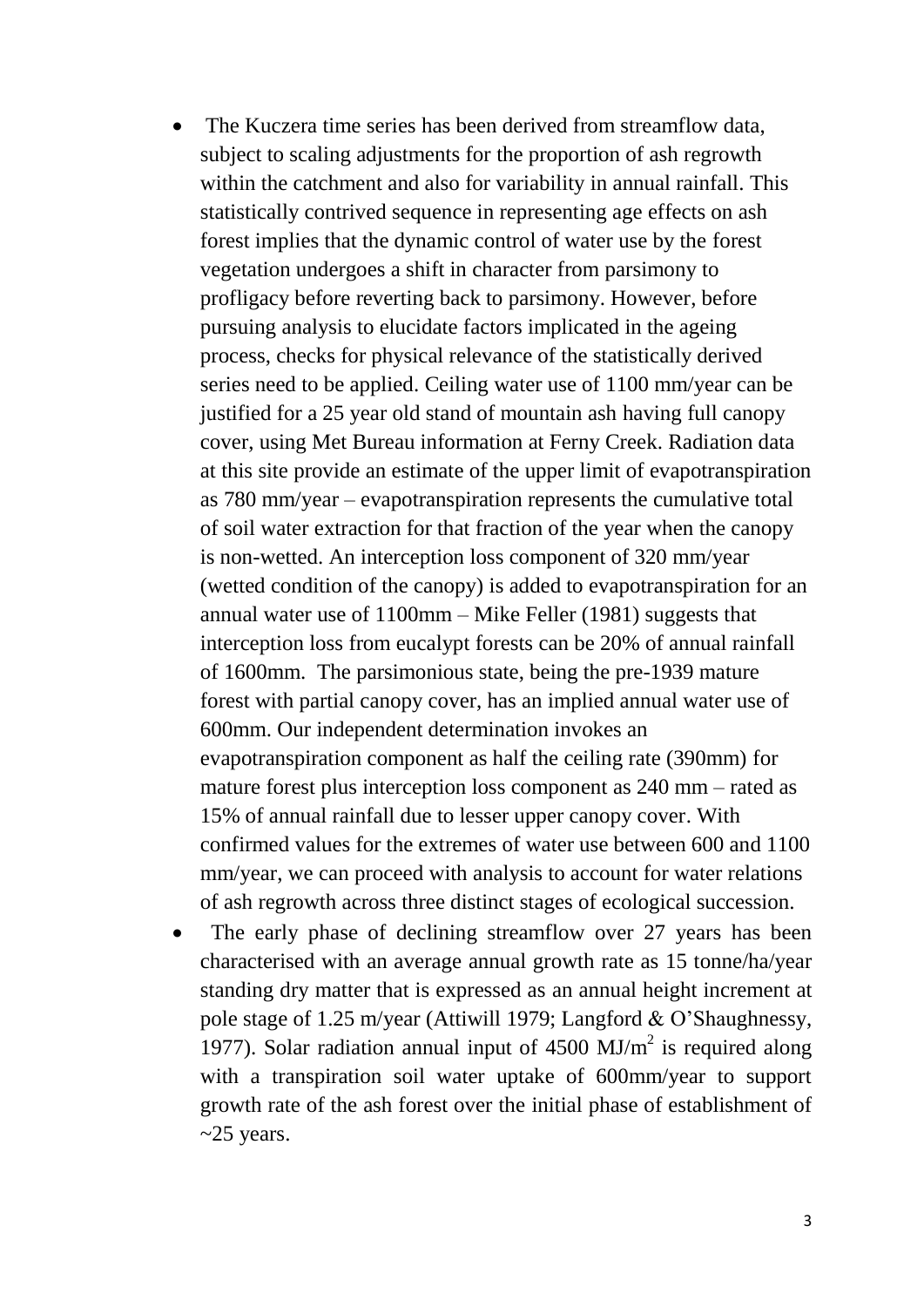



Plate 1: *Juvenile plantations of E. regnans ranging in planting date and height but maintaining high foliar density.*

Plate 2: *40 year old even aged stand of mountain ash* 

- Interrogation of meteorological data in the region, suggests that these growth rates are consistent with energy and water requirements to achieve observed growth rate. What is intriguing is a near doubling in annual water use over 27 years when growth rate appears to be steady after an initial establishment phase of 3years.Tree height increase for a canopy height of 35-40m at 27years is an obvious factor to explore in attempting an explanation for an additional 500mm in annual water use; conceptually, canopy height elevation by 40m can treble aerodynamic roughness for a 25% increase in potential transpiration, equivalent to an additional 150mm combined with a pronounced increase in interception loss from 50 to 320 mm/year. This attribution for the role of canopy height to increase annual water use by 420mm over 27 years essentially explains the observed near doubling in the initial phase of forest recovery with vigorous growth.
- The second phase at about 25 years involves reversal of the streamflow response for progressive increase in the annual rate of discharge. This phase following maximum streamflow reduction would appear to result from declining water use brought about by stand thinning and reduced canopy cover without change to foliage properties, termed stomatal control; stomatal response is the determinant of rates of gaseous exchange of both water vapour and carbon dioxide per unit of sunlit leaf area (Attiwill, 1979; Connor et al., 1977). Reduced transpiration rate due to lesser canopy appears to be the cause of the turnaround in streamflow response in this phase of forest thinning.
- The third phase starting at 50 years (1989) is characterized by a slowed progression towards that streamflow discharge from the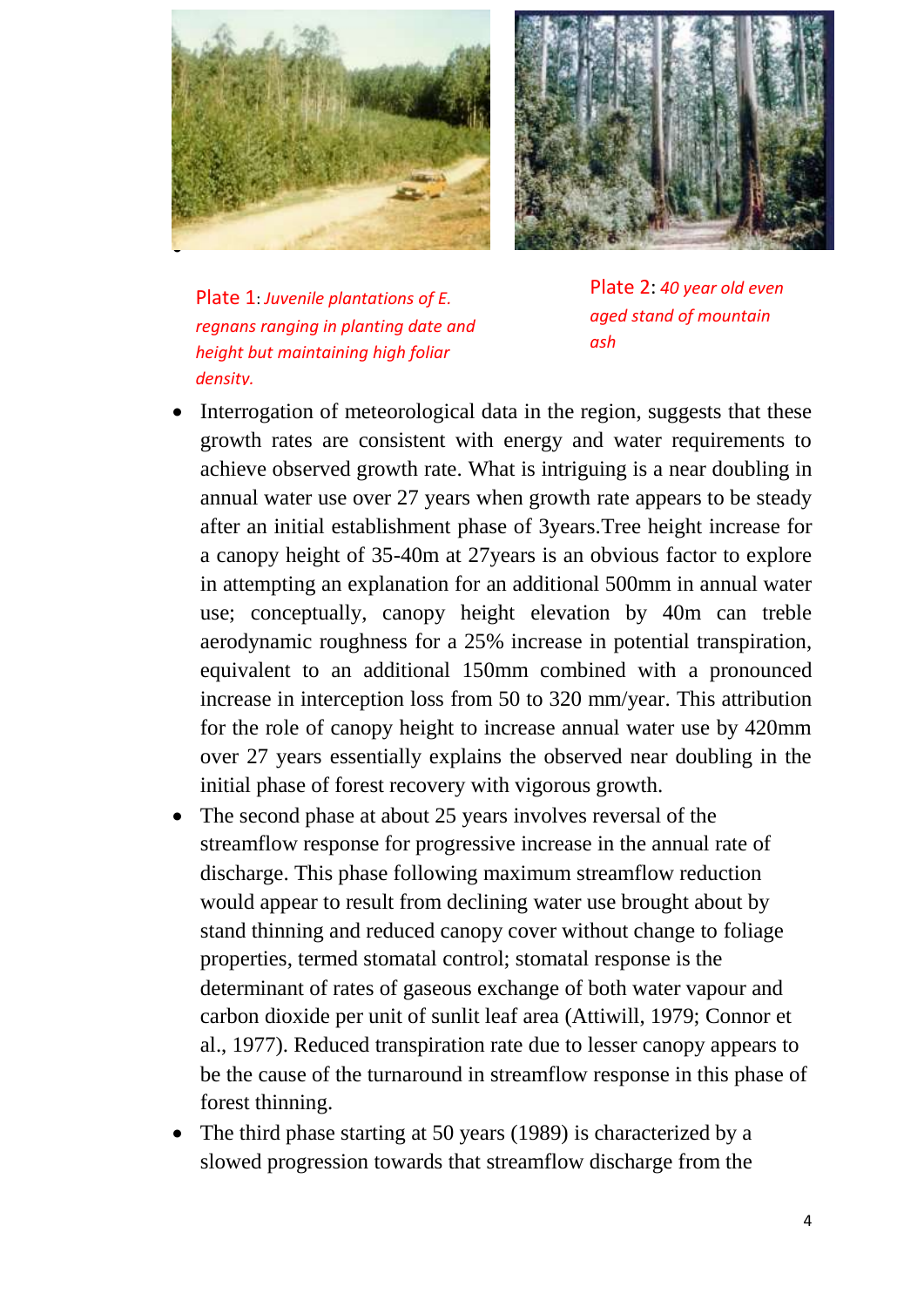mature forest pre-1939. An inverse exponential pattern of transpiration reduction can be traced to a progressive control of transpiration flow in the vascular pathway along the trunk between root and canopy (Dunn and Connor 1993; CRC, Vertessey et al.,1998). The expression of progressive restriction to transpiration flow is through canopy stomatal response which exhibits non-linear control such that halving conductance only results in a 15% reduction in transpiration rate.

These research findings afford a mechanistic understanding of streamflow dynamics from ash forest that has been subject to severe wildfire. The vigorous growth that ensued in the 25 years following "Black Friday" was expressed as a rate of increase in forest height of 1-1.5 m/year during this period. This height progression was deemed to be a significant factor contributing to a doubling of that water use by the mature forest pre-1939. This level of increase in water use explains a near halving in streamflow in that 27 years of re-establishment of mountain ash forest post 1939.

The extent of this response across Australian forest catchments is being debated in the context of optimum catchment management for fire control as it relates to water harvest. One view holds that all eucalypt forested catchments will decline in streamflow after wildfire. This overlooks the caveat introduced by Langford that streamflow reduction after fire is a response exclusive to ash forest. Furthermore, John Brown reported in 1972 that wildfire during 1965 at Yarrangobilly in the Snowy Mountains with catchment vegetation dominant in the set of mixed eucalypt species resulted in an expected response of increased streamflow that persisted for 5years before a return to the normal regime.

The Langford/Kuczera focus has been on ash forest catchments dominant in fire sensitive *E.regnans* but recently, ash catchments with fire sensitive *E.delegatensis* as the dominant species, have been qualitatively similar in streamflow reduction response to wildfire, this time in January 2003 (renowned for its impact in Canberra). ANU researchers (Matt Brookhouse *et al.,* 2013) offer statistical evidence that the Maroondah experience of unexpected response as streamflow reduction can be repeated in those high altitude, high rainfall regions of the upper Murray and Upper Murrumbidgee basins that support ash forest.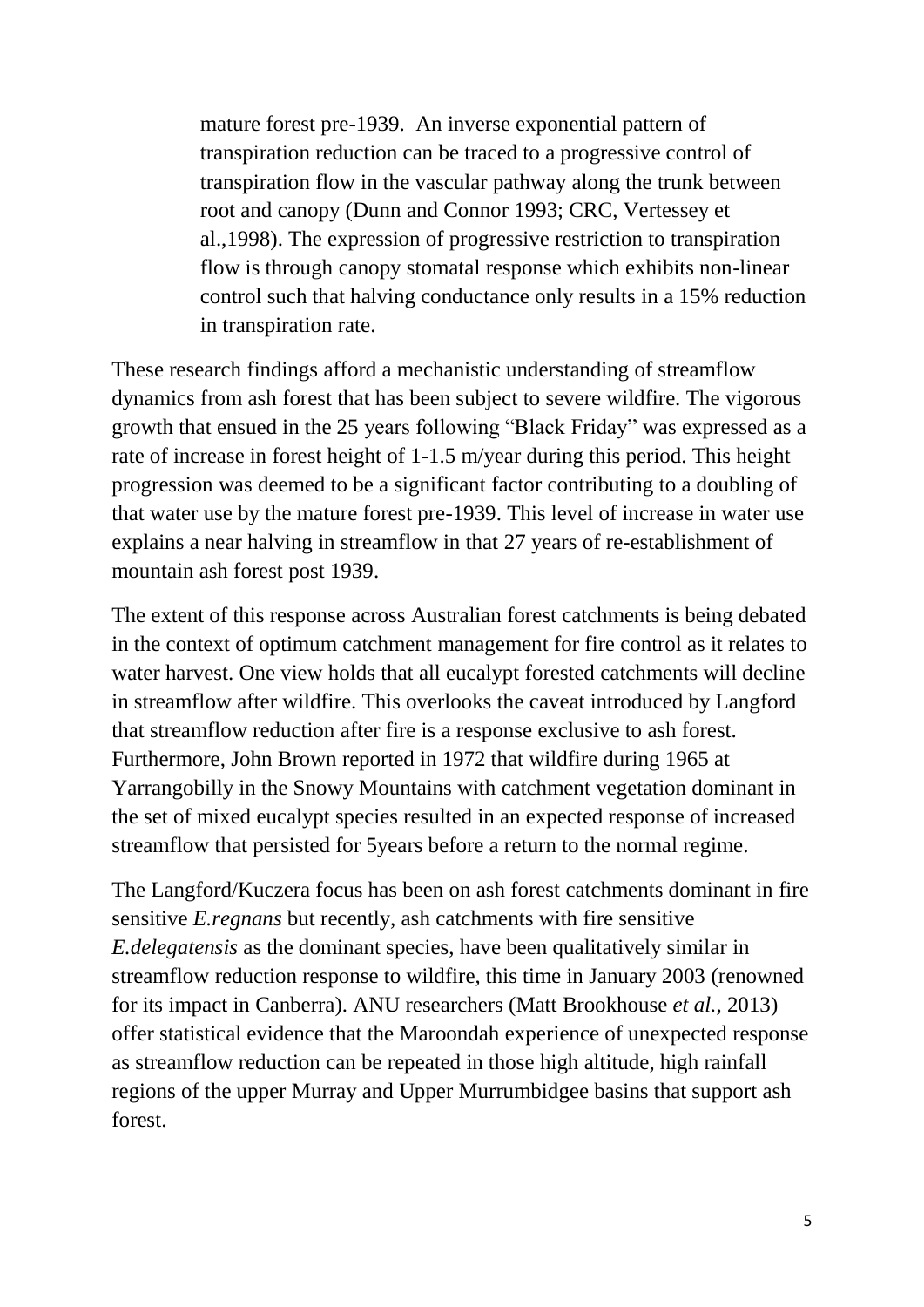These catchments dominant in ash forest rate highly in terms of water harvest to become important contributors to river flow in the Murray Darling Basin. Where wildfire is sufficiently intense to cause death of forest ash, a modified streamflow regime will ensue for many decades to reduce water harvest from the upper reaches of river basins in Victoria, NSW and Tasmania. An offsetting effect of short term bursts of increased streamflow can occur from burnt areas under the mixed set of eucalypt species that possess a fire recovery strategy of re-sprouting from canopy and lignotubers. These forest stands typically occupy lower terrain of lesser precipitation for moderate water harvest. We deduce that fire control is critical for our upper basin reaches to maintain high water yield for water supply from the major dam networks.

A policy of complete reservation for Melbourne's water supply catchments has been longstanding with origins in the 1880's as a precaution against typhoid. The policy has been reinforced through the understanding that mature forests have evolved for minimal rates of water use to enhance streamflow discharge. Every precaution is practised against fire intervention that has the effect of ecological rejuvenation with a jeopardized water harvest.

This policy of reservation also runs the risk of increased wildfire frequency through the build-up of forest litter as fuel for conflagration. Control burning, designed to lessen fuel loads on the forest floor and affording protection to the canopy, has been canvassed extensively as a protective measure against devastating wildfire, most notably as a major recommendation by the Royal Commission on the 2009 Victorian bushfires. This option has not been entertained by Melbourne Water (successor to MMBW) for catchment management, apparently on the basis that any fire will compromise water harvest. Interrogation of streamflow response to the 2009 fires (Black Saturday, February 7, 2009) in the catchment network for Melbourne's water supply may well be instructive on the effect of "cool" burns in ash forest. There are indications are that this devastating fire, with 177 lost lives, had moderate impact on the ash forest canopy in the Maroondah/O'Shannessy catchments as part of the network servicing Melbourne 's water supply.

Melbourne draws its water supply from a network of ten storages having a combined capacity of  $\sim$  1.8 million Ml. Since 1984 when the Thompson dam was completed, storage capacity has been attained or approached in four of the intervening years in the 1990's after which the level dwindled to minimum of 16% capacity in 2007. This level of depletion has prompted a controversial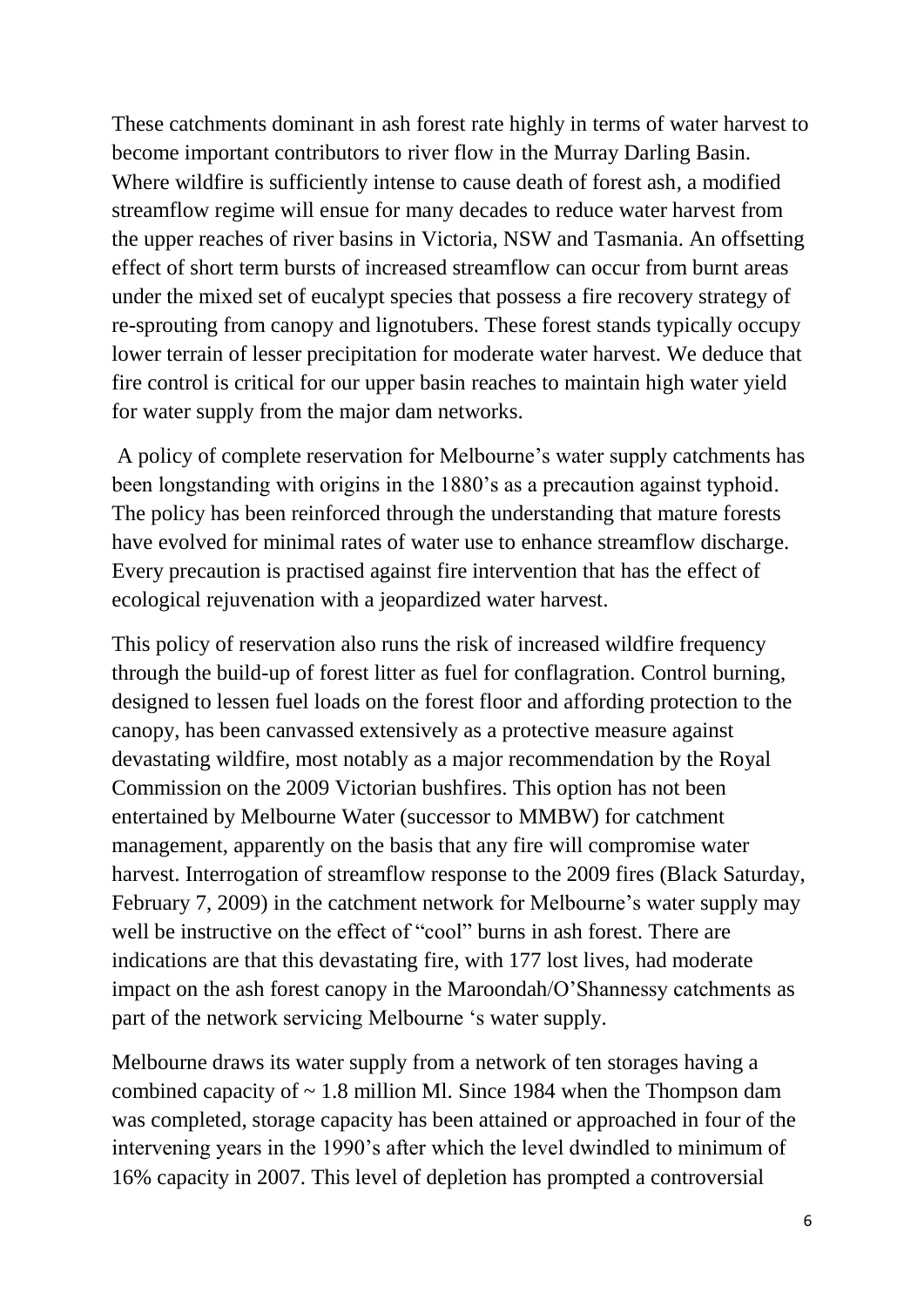programme to augment supply through water imports involving a pipe line from the Goulburn River and a desalination plant on the Bass Coast near Wonthaggi. Concern over climate-change in causing increased drought frequency has been a background consideration to undertake debatable diversions of water resources for Melbourne's benefit. Climate-change also carries the potential threat of increased fire frequency with prospects of a compromised Melbourne water supply with impaired quality and quantity.

Melbourne's water supply is poised on a double edged sword of climate change. Water harvest as a proportion of rainfall decreases with the reduction in average annual rainfall, anticipated due to the impact of climate-change. A potential role of increased fire frequency is regular reversal of ecological succession for a climate-change impact to compound reductions in water harvest. The legacy of "Black Friday" has been an alert that ecological succession has profound impacts on the water balance for long term impairment to Melbourne's water supply. The legacy of "Black Saturday" may well be to offer solutions to this impairment by offering an insight into the nature of perturbation to the streamflow regime in the wake of ash forest fire that resembles a control burn. A possible outcome of an analysis that demonstrates tempered streamflow response is to endorse control burning as a mitigating agent against climatechange reductions to Melbourne's water supply.

## References:

Attiwill, P. M., 1979. Nutrient cycling in a Eucalyptus obliqua (L. Herit) forest. Growth, biomass and net primary production. *Australian Journal of Botany*, 27, 439 – 458.

Attiwill, P. M., 1994. The disturbance of forest ecosystems and the conservative management of eucalypt forest in Australia. *Forest Ecology and Management*,  $63, 301 - 346.$ 

Bosch, J.M. and Hewlett, J.D. (1982) A review of catchment experiments to determine the effect of vegetation changes on water yield and evapotranspiration*. Journal of Hydrology*, 55: 3–23.

Brookhouse, M, T., Farquhar, G. D., and Roderick, R. L. The impact of bushfires on water yield from South-east Australia's ash forests. *Water Resources Research* 49, 4493 – 4505.